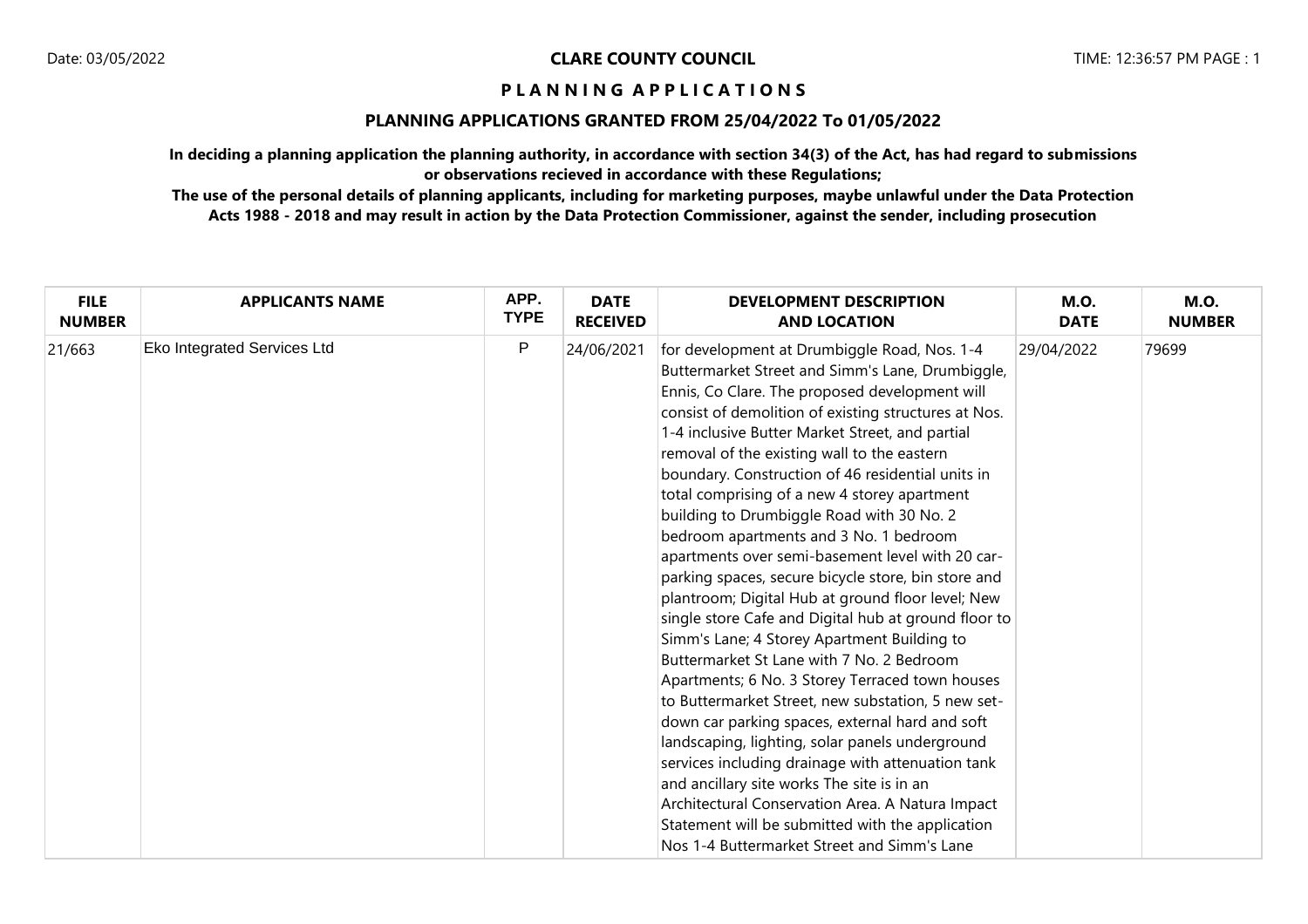#### **PLANNING APPLICATIONS GRANTED FROM 25/04/2022 To 01/05/2022**

**In deciding a planning application the planning authority, in accordance with section 34(3) of the Act, has had regard to submissions or observations recieved in accordance with these Regulations;**

|        |                               |              |            | Drumbiggle,<br>Ennis, Co Clare                                                                                                                                                                        |            |       |
|--------|-------------------------------|--------------|------------|-------------------------------------------------------------------------------------------------------------------------------------------------------------------------------------------------------|------------|-------|
| 21/868 | The Royal Marine Hotel        | R            | 18/08/2021 | of the installation of a new door and window unit,<br>new stone effect facing to surrounding wall and<br>new signage and associated site works<br>1 Circular Rd<br>Dough<br>Kilkee, Co Clare V15 XW42 | 27/04/2022 | 79675 |
| 21/917 | Sinead O'Reilly & Jamie Ralph | $\mathsf{P}$ | 01/09/2021 | to build a new dwelling house, install a Waste<br>Treatment System and all associated site and<br>ancillary works<br>Deerpark West<br>Ennistymon<br>Co Clare                                          | 29/04/2022 | 79698 |
| 21/954 | Niamh O'Grady & Jason Pyne    | $\circ$      | 09/09/2021 | permission to build a new dwelling house, garage,<br>install a Waste Treatment System and all<br>associated site and ancillary works<br>Lecarrowmore<br>Kilmaley<br>Co Clare                          | 28/04/2022 | 79685 |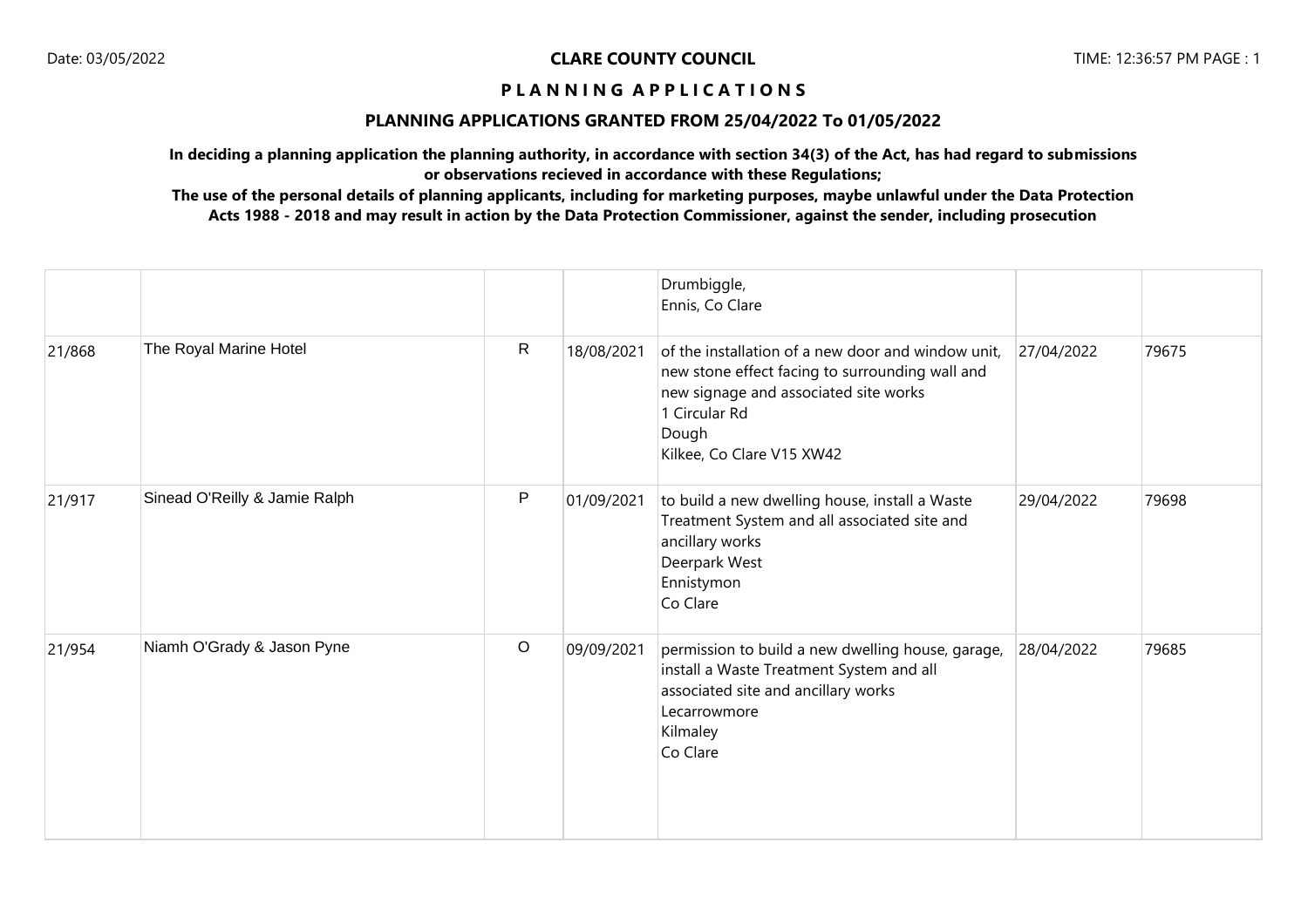## **PLANNING APPLICATIONS GRANTED FROM 25/04/2022 To 01/05/2022**

**In deciding a planning application the planning authority, in accordance with section 34(3) of the Act, has had regard to submissions or observations recieved in accordance with these Regulations;**

| 21/1349 | Ciara Sheehy & Kevin Reeves | ${\sf P}$    | 20/12/2021 | to build a new Dwelling House, Garage, install a<br>wastewater treatment system & all other<br>associated site and ancillary works<br>Dromehily Hill,<br>Mac Donnell,<br>Cree, Co Clare | 26/04/2022 | 79656 |
|---------|-----------------------------|--------------|------------|-----------------------------------------------------------------------------------------------------------------------------------------------------------------------------------------|------------|-------|
| 22/178  | Lonadale Ltd                | $\mathsf{P}$ | 01/03/2022 | for a change of use from an existing ground floor<br>commercial unit to a 2 bedroom apartment<br>together with all associated site works<br>Wood Quay<br>Ennis<br>Co Clare              | 25/04/2022 | 79650 |
| 22/181  | Paul & Mandy Noonan         | P            | 02/03/2022 | to construct dwelling house, garage, bored well,<br>waste water treatment system, percolation area,<br>entrance and associated site works<br>Cottage, Doonass,<br>Clonlara<br>Co Clare  | 26/04/2022 | 79657 |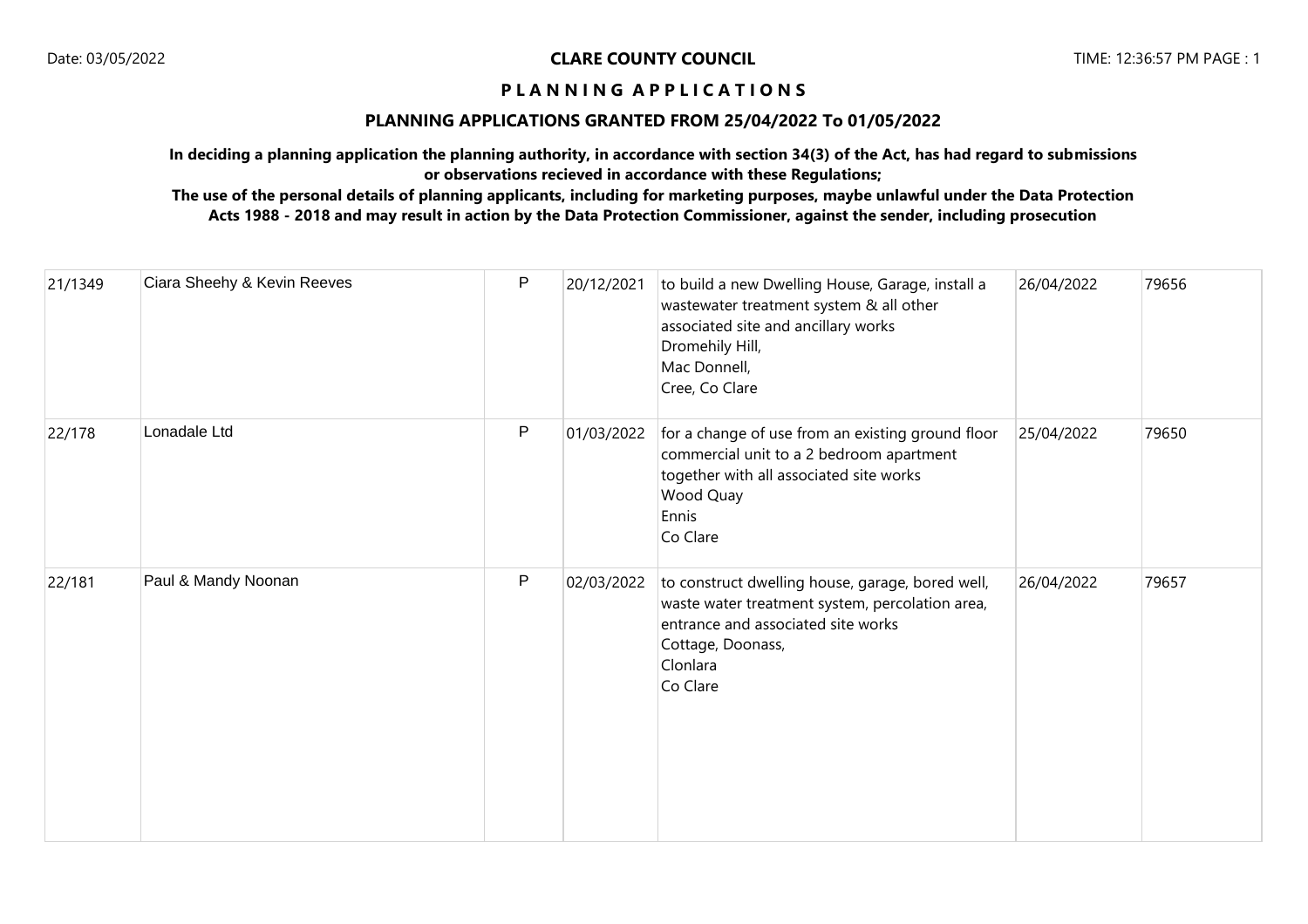## **PLANNING APPLICATIONS GRANTED FROM 25/04/2022 To 01/05/2022**

**In deciding a planning application the planning authority, in accordance with section 34(3) of the Act, has had regard to submissions or observations recieved in accordance with these Regulations;**

| 22/186 | Future Mobility Campus Ireland CLG | P | 03/03/2022 | for the construction of a fenced enclosure<br>containing a dark fibre POP cabin with all<br>associated site works adjacent to Building 156,<br>Shannon Free Zone, Shannon, Co Clare<br>Building 156<br>Shannon Free Zone<br>Shannon, Co Clare  | 27/04/2022 | 79677 |
|--------|------------------------------------|---|------------|------------------------------------------------------------------------------------------------------------------------------------------------------------------------------------------------------------------------------------------------|------------|-------|
| 22/195 | Kerry & Kathryn Simpson            | P | 07/03/2022 | for the development which will consist of a front<br>porch extension, a rear utility extension and a side<br>conservatory extension to the existing dwelling<br>house together with ancillary site works<br>Doonmacfelim<br>Doolin<br>Co Clare | 25/04/2022 | 79644 |
| 22/197 | <b>Briarlane Developments Ltd</b>  | P | 07/03/2022 | to restore two existing, three storey terraced<br>houses, nos 1 & 2<br>Harmony Row<br>Ennis<br>Co Clare                                                                                                                                        | 29/04/2022 | 79693 |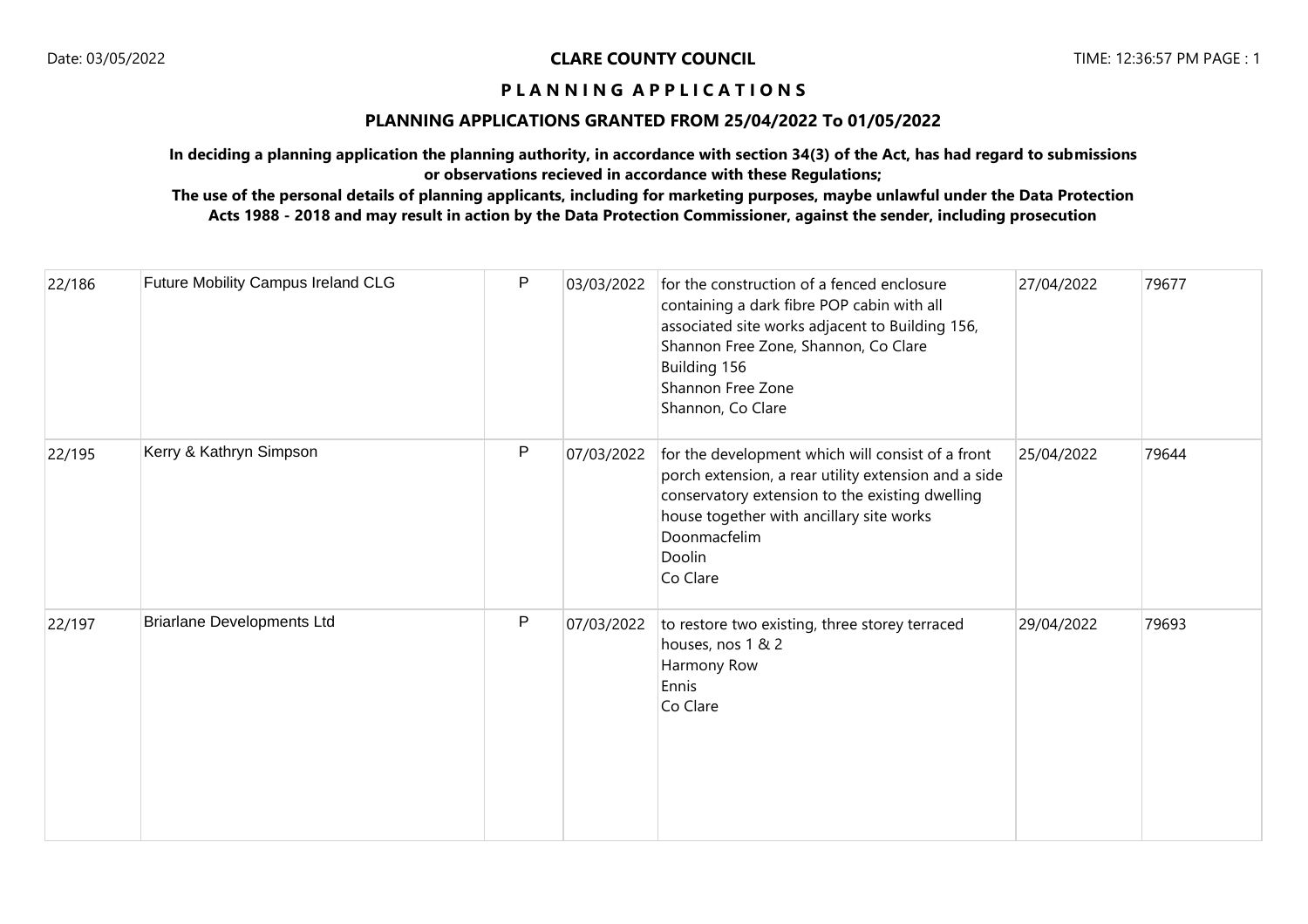## **PLANNING APPLICATIONS GRANTED FROM 25/04/2022 To 01/05/2022**

**In deciding a planning application the planning authority, in accordance with section 34(3) of the Act, has had regard to submissions or observations recieved in accordance with these Regulations;**

| 22/199 | Sally Quinlivan                             | P            | 07/03/2022 | for demolition of the former dwelling house on site 29/04/2022<br>and its replacement with the construction of new<br>dwelling house and garage, upgrading existing<br>entrance, waste water treatment system and all<br>associated site works<br>Derrymore East,<br>O'Callaghan's Mills<br>Co Clare |            | 79694 |
|--------|---------------------------------------------|--------------|------------|------------------------------------------------------------------------------------------------------------------------------------------------------------------------------------------------------------------------------------------------------------------------------------------------------|------------|-------|
| 22/200 | Paul Stafford & Christine Porter            | P            | 07/03/2022 | to develop as follows: Construct a standalone Art<br>Room structure<br><b>Ballyconnoe South</b><br>Burren<br>Co Clare                                                                                                                                                                                | 25/04/2022 | 79643 |
| 22/203 | Mr Oleksiy Cherneko & Ms Tatsiana Skrabatun | $\mathsf{P}$ | 08/03/2022 | to construct a first floor extension over existing<br>side annex to gable of existing dwelling,<br>renovations to existing dwelling and all associated<br>site works<br>No 7 Gardice Green<br>Westbury, Athlunkard,<br>Co Clare                                                                      | 29/04/2022 | 79697 |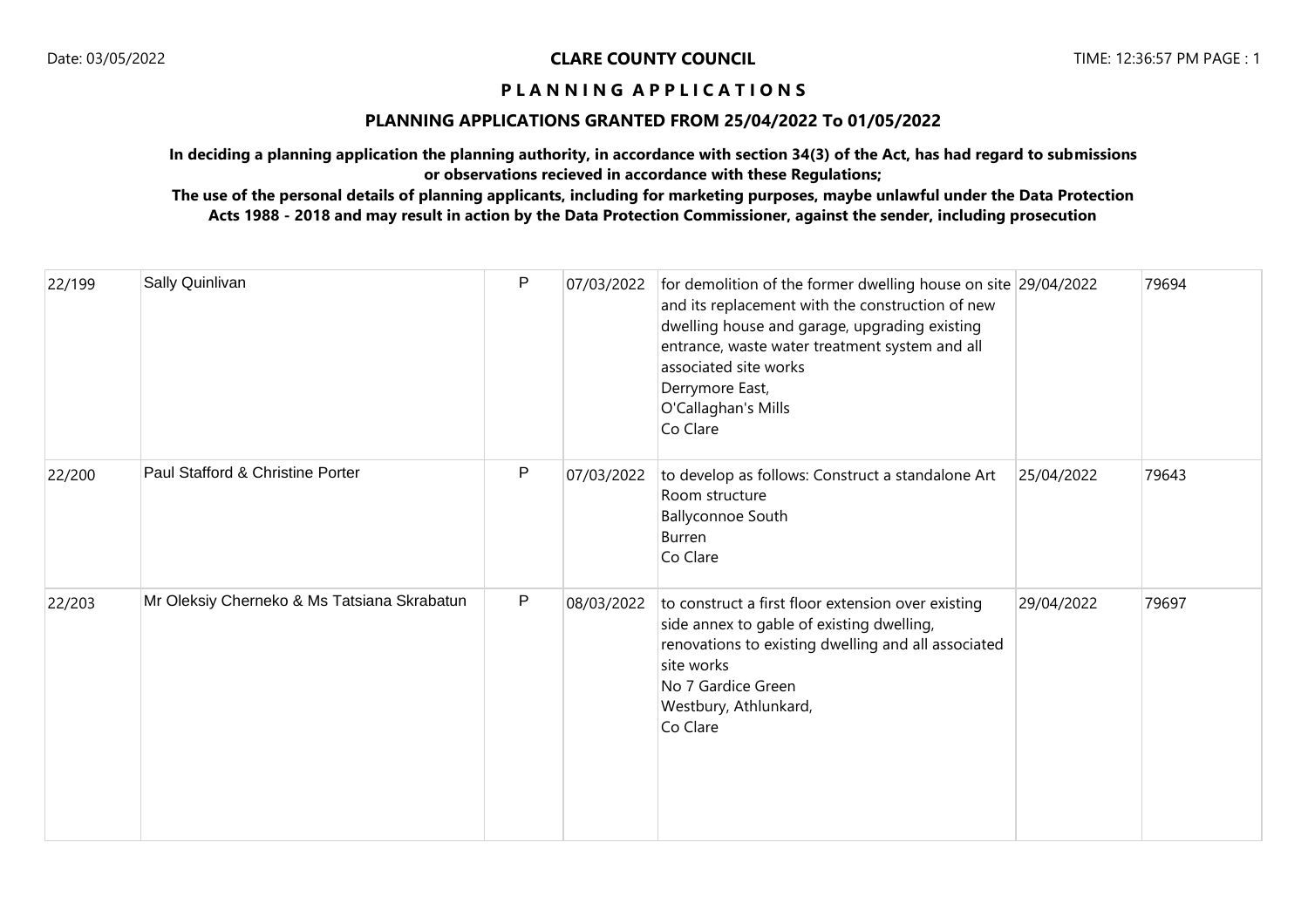## **PLANNING APPLICATIONS GRANTED FROM 25/04/2022 To 01/05/2022**

**In deciding a planning application the planning authority, in accordance with section 34(3) of the Act, has had regard to submissions or observations recieved in accordance with these Regulations;**

| 22/204 | Robert Wollin (MeiraGTx)                                                      | P | 08/03/2022 | for the construction of an internal first floor<br>mezzanine to the Northeast and Southwest sides<br>of Building 3, Block, Airport Avenue, Shannon Free<br>Zone, Shannon, County Clare. The proposed<br>mezzanine floor of 885m2 will house offices,<br>laboratories and plant. The existing ground floor<br>will house offices, clean rooms, storage and<br>associated welfare facilities. The development also<br>consists of alterations to the existing roof to<br>provide permanent stair access for maintenance<br>and associated site and services works<br>Building 3 Block K,<br>Airport Avenue,<br>Shannon Free Zone, Shannon, Co Clare | 29/04/2022 | 79696 |
|--------|-------------------------------------------------------------------------------|---|------------|---------------------------------------------------------------------------------------------------------------------------------------------------------------------------------------------------------------------------------------------------------------------------------------------------------------------------------------------------------------------------------------------------------------------------------------------------------------------------------------------------------------------------------------------------------------------------------------------------------------------------------------------------|------------|-------|
| 22/205 | Patrick Hannon Building & Civil Engineering<br>Contractors t/a Easy Build Ltd | P | 08/03/2022 | to a) alter boundaries and extend access roadway<br>previously granted under P19-28 b), construct an<br>additional 3 no. detached dwelling houses and<br>detached sheds together with al ancillary site<br>development works and connections to public<br>services<br>Ballaghafadda East<br>Clarecastle,<br>Co Clare                                                                                                                                                                                                                                                                                                                              | 29/04/2022 | 79695 |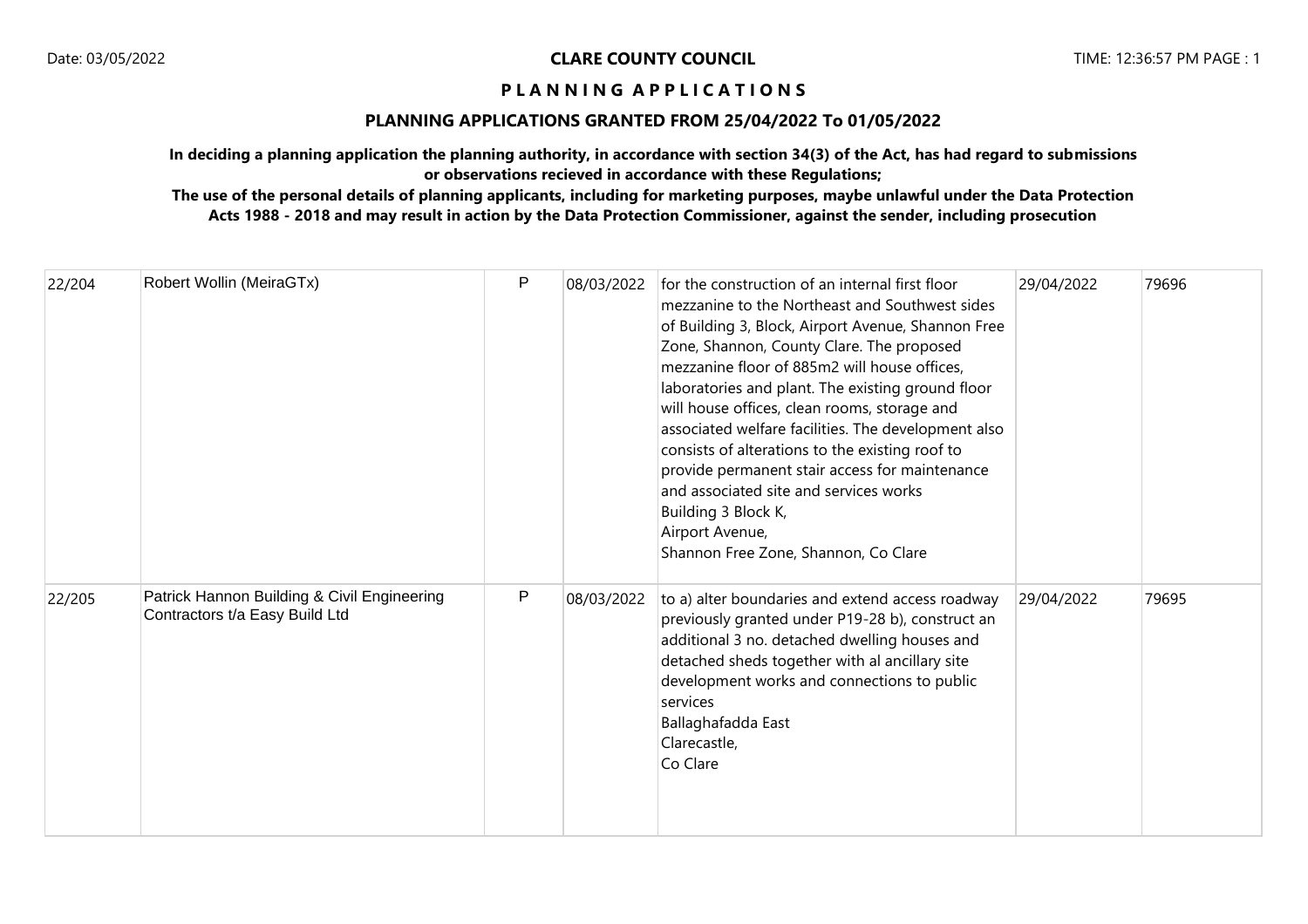## **PLANNING APPLICATIONS GRANTED FROM 25/04/2022 To 01/05/2022**

**In deciding a planning application the planning authority, in accordance with section 34(3) of the Act, has had regard to submissions or observations recieved in accordance with these Regulations;**

| 22/210 | Jean O'Dwyer & Deivis Navikonis | P | 09/03/2022 | to construct a two storey extension to rear of<br>existing dwelling, refurbish existing dwelling and<br>also to construct a garage to rear of dwelling<br>Tuamgraney<br>Scarriff<br>Co Clare | 29/04/2022 | 79692 |
|--------|---------------------------------|---|------------|----------------------------------------------------------------------------------------------------------------------------------------------------------------------------------------------|------------|-------|
| 22/212 | Gillian Conroy & Luke Underwood | P | 09/03/2022 | to build a Garage/Storage Shed & all other<br>associated site and ancillary works<br>Moymore North<br>Lahinch<br>Co Clare                                                                    | 26/04/2022 | 79662 |
| 22/214 | Declan Browne                   | P | 09/03/2022 | to construct an agricultural slatted unit plus all<br>ancillary site works<br>Einagh<br>Moyasta<br>Co Clare                                                                                  | 26/04/2022 | 79655 |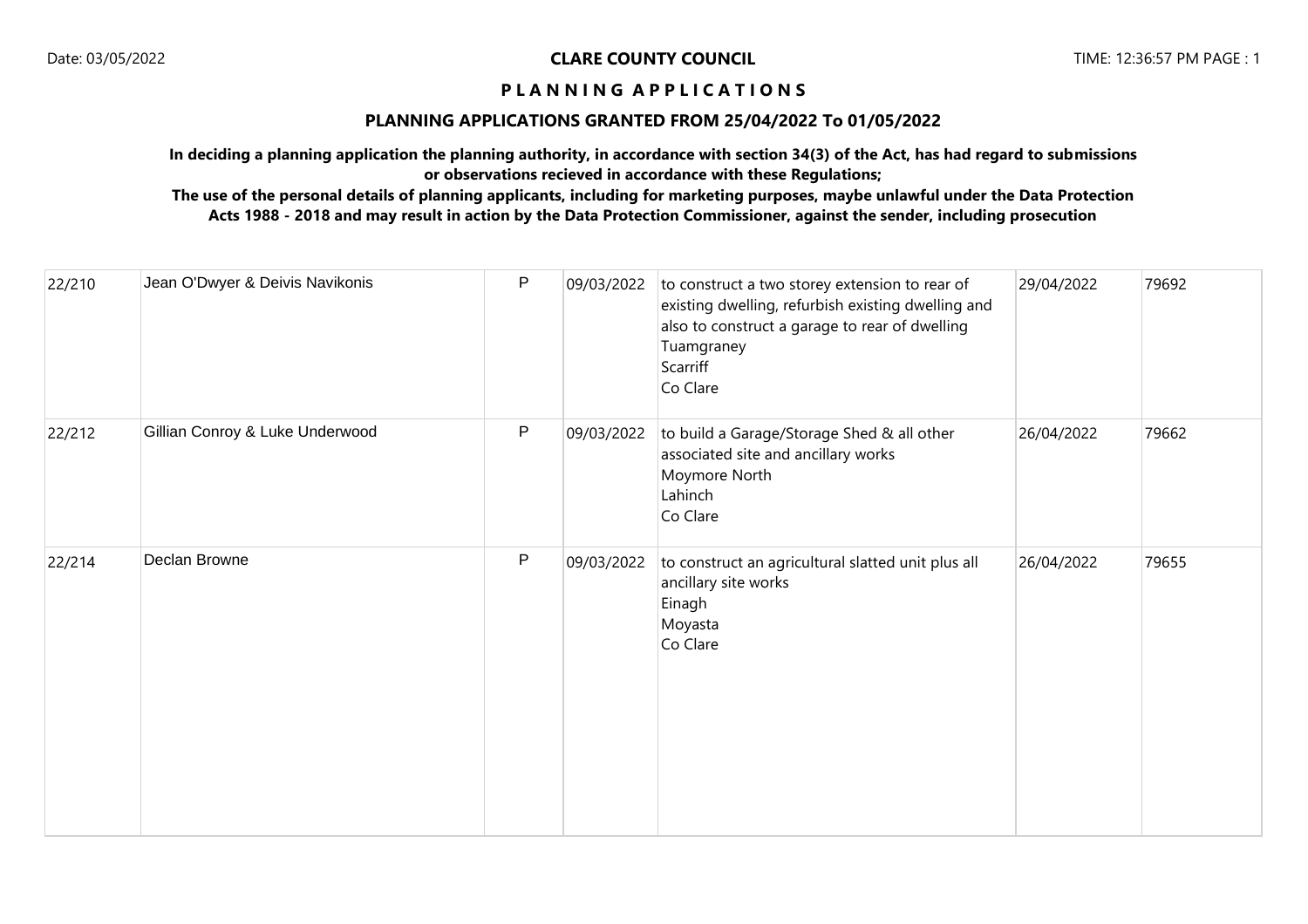## **PLANNING APPLICATIONS GRANTED FROM 25/04/2022 To 01/05/2022**

**In deciding a planning application the planning authority, in accordance with section 34(3) of the Act, has had regard to submissions or observations recieved in accordance with these Regulations;**

| 22/215 | Michelle Sheehan & Derek Madigan | $\mathsf{P}$ | 09/03/2022 | to demolish an existing shed, construct a new<br>dwelling house incorporating a granny flat,<br>construct a private garage, alter the existing<br>entrance to create a separate access, construct an<br>access road, provide a connection to the public<br>sewer and water facilities along with all ancillary<br>services/associated works<br>Vacant site Adjacent to 20 The Hawthorns<br>Limerick Road<br>Ennis, Co Clare | 28/04/2022 | 79686 |
|--------|----------------------------------|--------------|------------|-----------------------------------------------------------------------------------------------------------------------------------------------------------------------------------------------------------------------------------------------------------------------------------------------------------------------------------------------------------------------------------------------------------------------------|------------|-------|
| 22/217 | Paddy Clancy                     | $\mathsf{R}$ | 09/03/2022 | of the change of use of a ground floor commercial<br>unit into ground floor apartment including all<br>associated layout and elevational changes<br>Merchants Quay<br>Kilrush<br>Co Clare                                                                                                                                                                                                                                   | 28/04/2022 | 79684 |
| 22/218 | <b>Mahon Murphy</b>              | R            | 10/03/2022 | to RETAIN (1) relocated front boundary wall, (2)<br>shed to side of dwelling house and (3) removal of<br>earth mounding required as per Condition 15 of<br>Planning Permission Ref: P8/24110<br>Dough Lodge<br>Liscannor Road<br>Lahinch, Co Clare                                                                                                                                                                          | 26/04/2022 | 79660 |